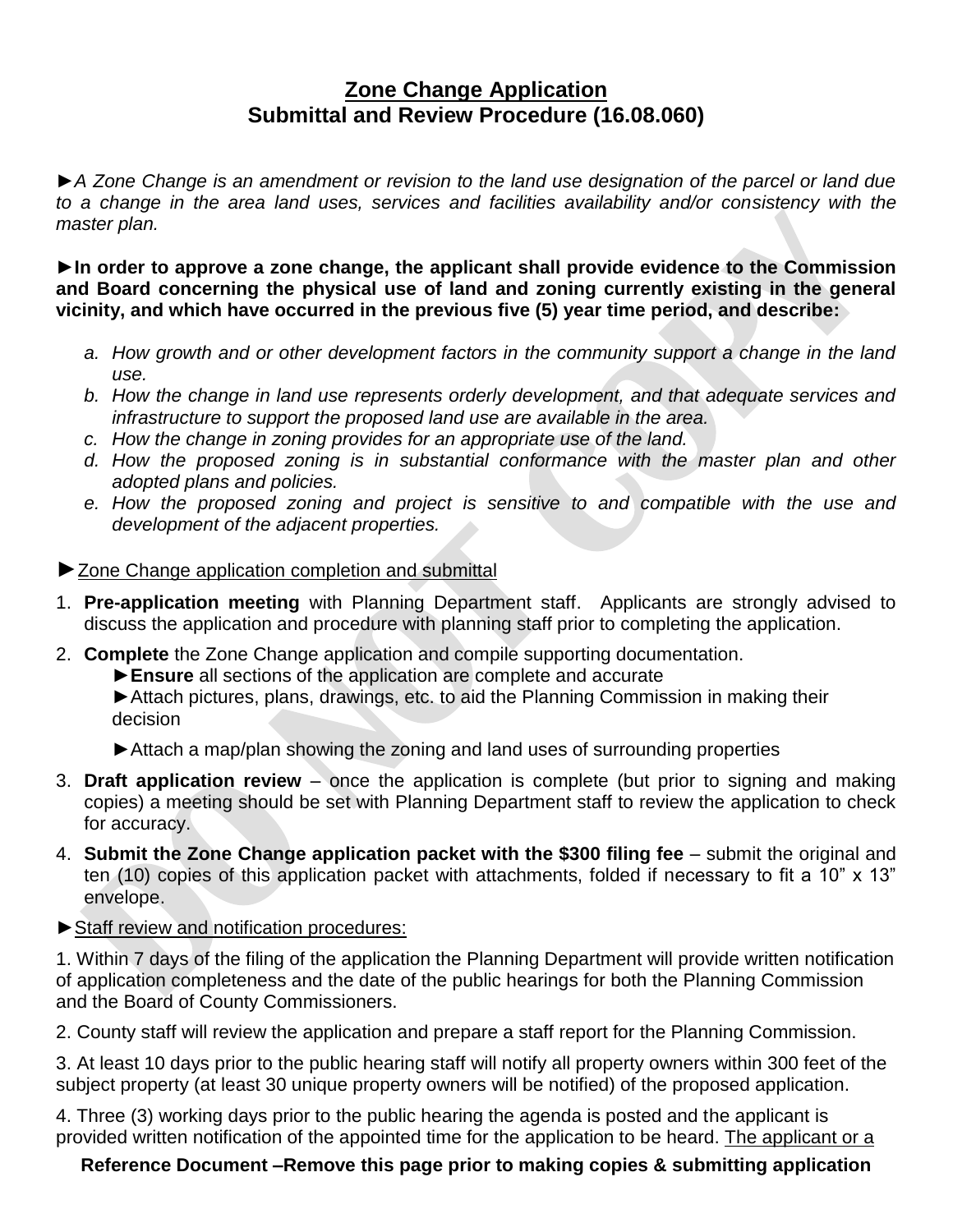representative must appear before the Planning Commission to present the application and justify why the special use permit should be approved.

- 5. After the Planning Commission public hearing, the application will automatically go before the Board of County Commissioners with a recommendation from the Planning Commission.
- 6. The Board of County Commissioners may approve (with conditions) or deny the application.
- 7. **The applicant shall be responsible for the Notice of Final Action recording fees.**

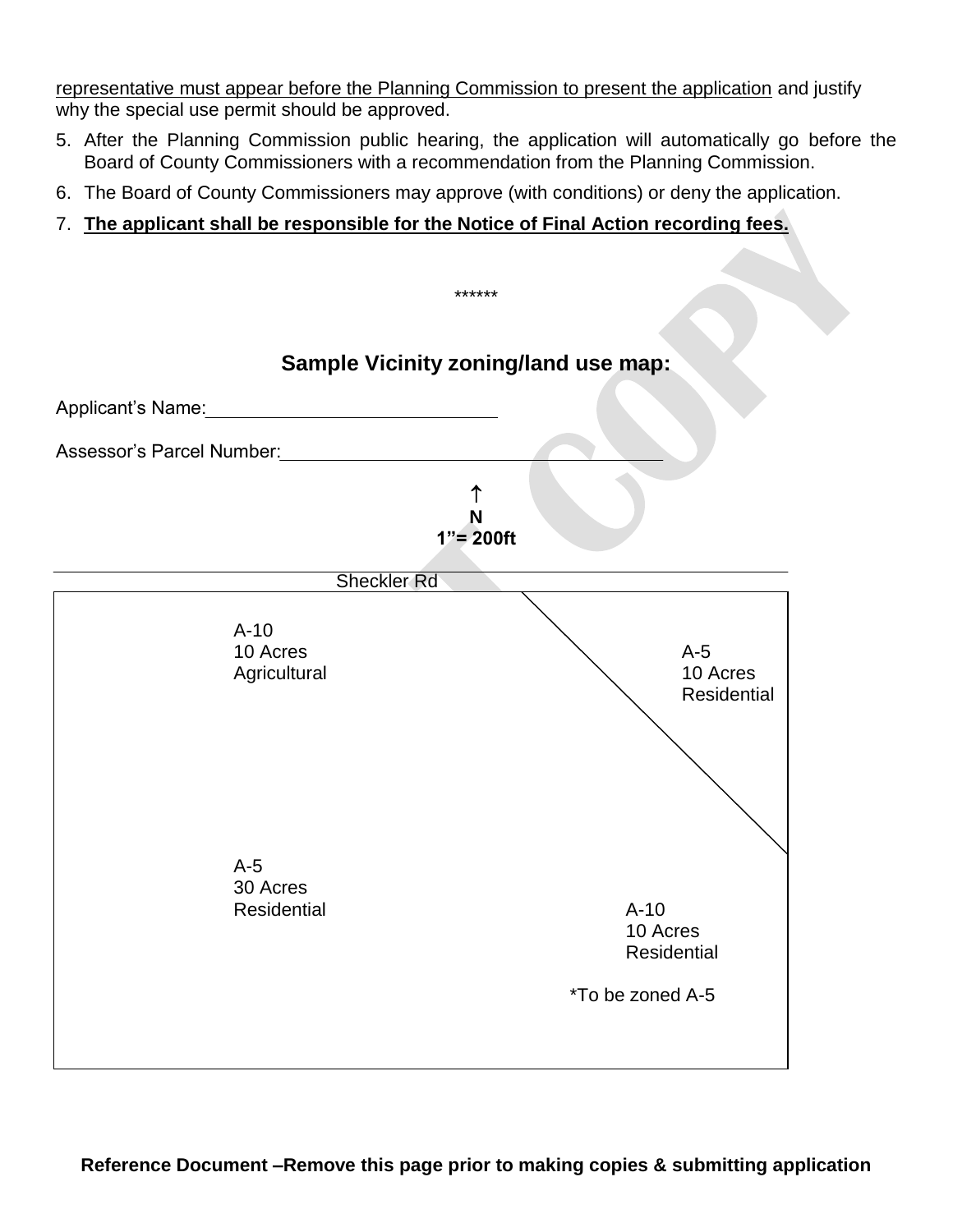# **ZONE CHANGE APPLICATION**

|                                                                                                                                                                                                                                  | PUBLIC HEARING DATE ____________________<br>FILING FEE CHECK NO.                                                 |  |
|----------------------------------------------------------------------------------------------------------------------------------------------------------------------------------------------------------------------------------|------------------------------------------------------------------------------------------------------------------|--|
| Name:                                                                                                                                                                                                                            | and the control of the control of the control of the control of the control of the control of the control of the |  |
| Address:                                                                                                                                                                                                                         |                                                                                                                  |  |
|                                                                                                                                                                                                                                  | Zip:                                                                                                             |  |
| Phone:                                                                                                                                                                                                                           |                                                                                                                  |  |
| <b>Contact Person:</b>                                                                                                                                                                                                           |                                                                                                                  |  |
| Street address of property where zone change is requested _______________________                                                                                                                                                |                                                                                                                  |  |
|                                                                                                                                                                                                                                  | Parcel Size                                                                                                      |  |
| AMOUNT OF WATER RIGHT: (Attach water rights verification from TCID)                                                                                                                                                              |                                                                                                                  |  |
|                                                                                                                                                                                                                                  |                                                                                                                  |  |
| not enough room is provided please attach a separate sheet of paper)                                                                                                                                                             |                                                                                                                  |  |
| 2. Describe in detail the reasons for requesting a zone change - describe the changes<br>in the area or community that support the requested change. (If not enough room is provided<br>please attach a separate sheet of paper) |                                                                                                                  |  |
| 3. Describe how growth and/or other development factors in the community support a change in the<br>land use:                                                                                                                    |                                                                                                                  |  |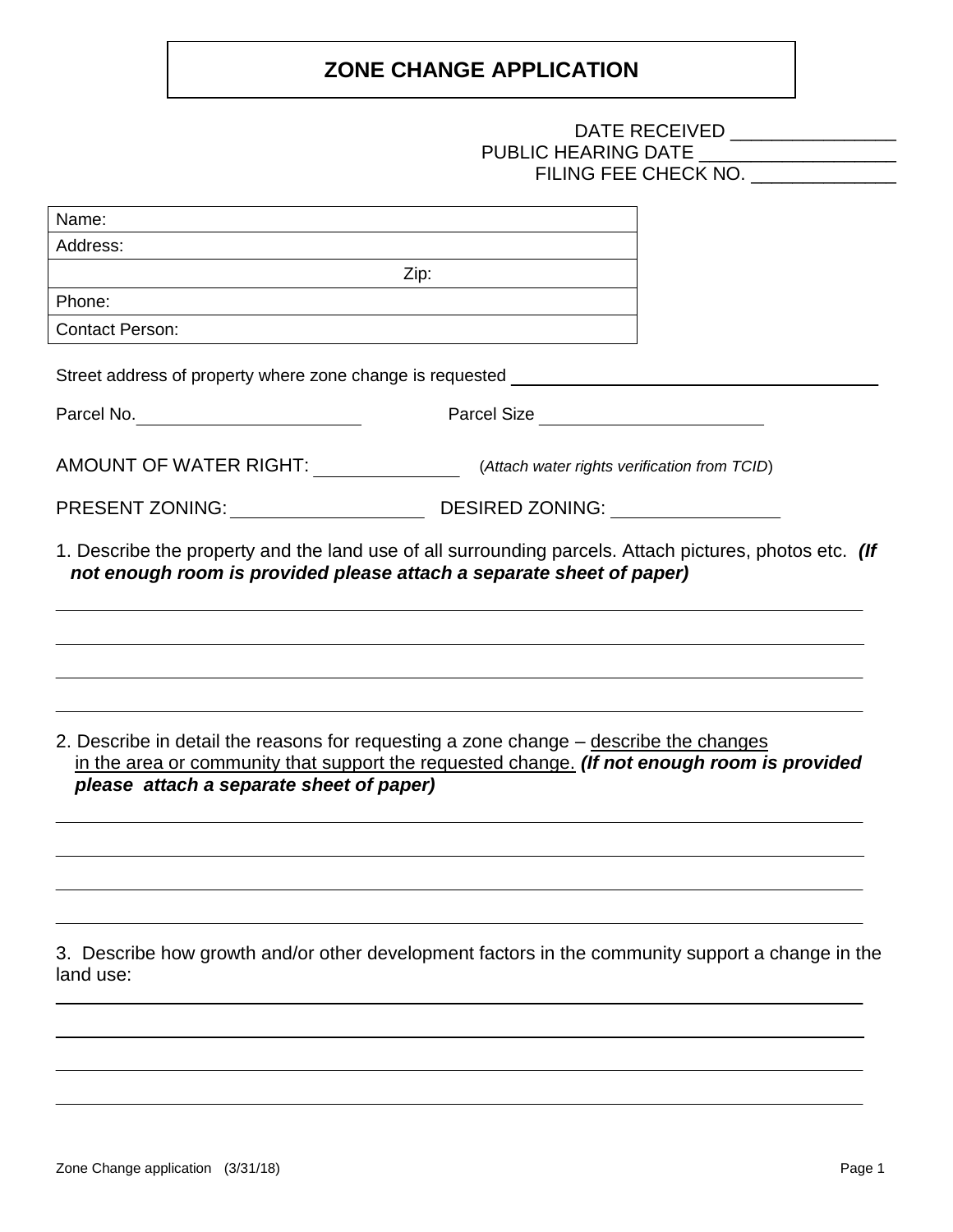4. Describe how the change in land use represents orderly development and that adequate services and infrastructure to support the proposed land use are available in the area.

5. Describe how the change in zoning provides for an appropriate use of the land.

6. All proposed zoning changes shall be examined in light of the possible future uses that may develop in the surrounding area. Describe how the proposed zoning is in substantial conformance with the master plan and other adopted plans and policies and how the proposed zone change will comply with this requirement.

7. Describe how the proposed zoning and project is sensitive to and compatible with the use and development of the adjacent properties.

8. The highest and best use of all lands shall be determined such that the aggregate water rights of residents of the county shall be maintained at their present level or increased. Describe how the proposed zoning will conform to this consideration and not impact the agricultural characteristics of the county.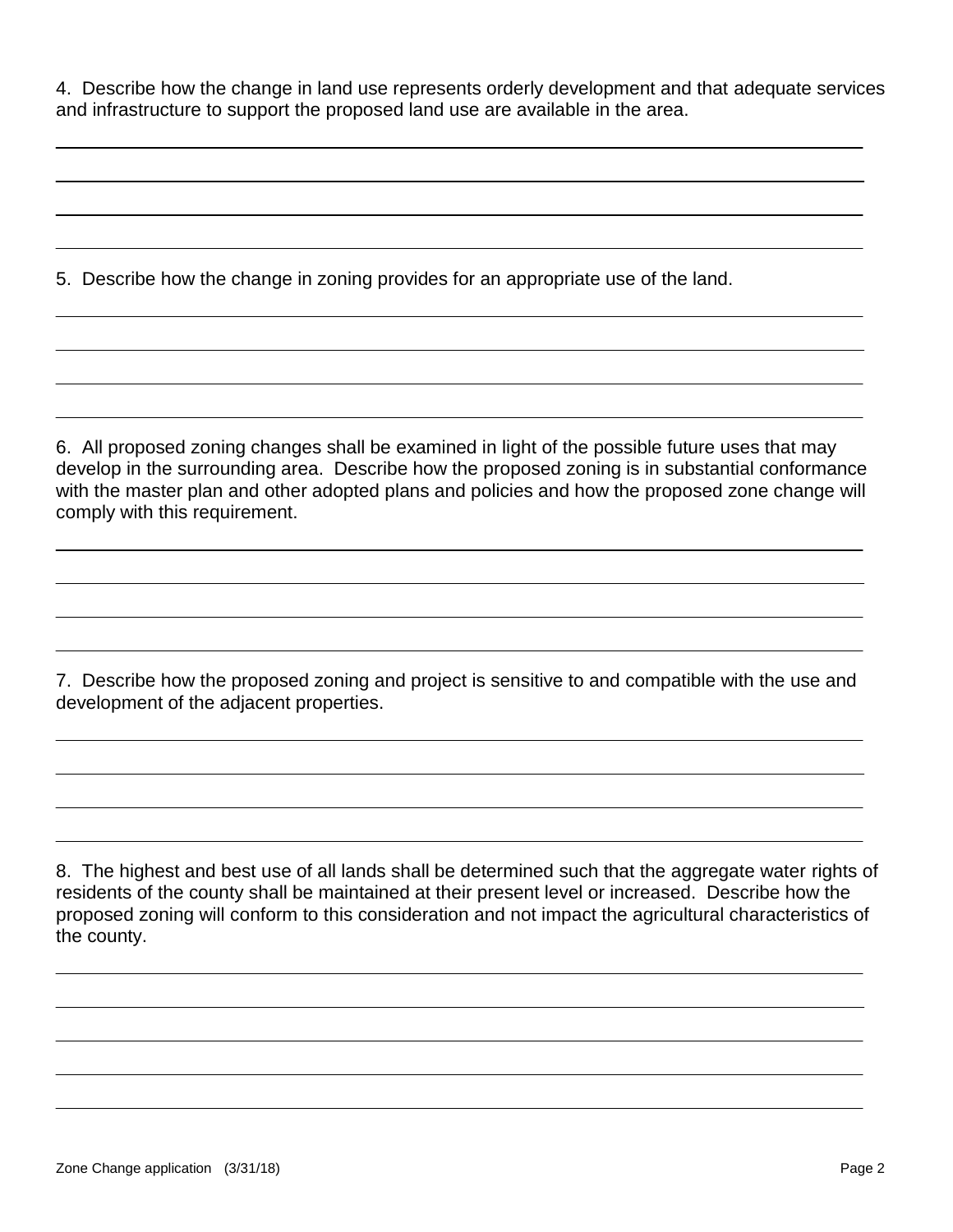| 9. Spot zoning is not permitted. Describe how this proposed zone change is consistent with the<br>surrounding land uses and will not enact "spot zoning".                                                                                                                                                                                                                                                                                                                |  |  |  |
|--------------------------------------------------------------------------------------------------------------------------------------------------------------------------------------------------------------------------------------------------------------------------------------------------------------------------------------------------------------------------------------------------------------------------------------------------------------------------|--|--|--|
|                                                                                                                                                                                                                                                                                                                                                                                                                                                                          |  |  |  |
|                                                                                                                                                                                                                                                                                                                                                                                                                                                                          |  |  |  |
|                                                                                                                                                                                                                                                                                                                                                                                                                                                                          |  |  |  |
| <b>VERIFICATION</b>                                                                                                                                                                                                                                                                                                                                                                                                                                                      |  |  |  |
| <b>STATE OF NEVADA</b>                                                                                                                                                                                                                                                                                                                                                                                                                                                   |  |  |  |
| $:$ SS.<br>County of Churchill                                                                                                                                                                                                                                                                                                                                                                                                                                           |  |  |  |
| Being duly sworn, deposes and says that he/she<br>has an interest in the property described in the foregoing application; that he/she has read said application and<br>knows the contents thereof; that the statements therein are true and correct to his/her own certain knowledge<br>except those clearly indicated to be true and correct to his/her belief within the limits of his/her knowledge;<br>Signed<br><u> 1980 - Johann Barbara, martxa alemaniar arg</u> |  |  |  |
| Phone:<br><u> 1989 - Johann Stoff, fransk konge</u>                                                                                                                                                                                                                                                                                                                                                                                                                      |  |  |  |
| Subscribed and sworn to before me                                                                                                                                                                                                                                                                                                                                                                                                                                        |  |  |  |
| <b>Notary Public</b>                                                                                                                                                                                                                                                                                                                                                                                                                                                     |  |  |  |
| ****<br>Attach the following to your application:                                                                                                                                                                                                                                                                                                                                                                                                                        |  |  |  |
| One (1) copy of the deed showing ownership of the property.<br>A copy of the Vicinity zoning/land use map. The site plan shall include the following information: parcel<br>number, total acreage, north arrow, existing zoning, adjoining zoning and land uses.<br>Owner is not the applicant:<br>Separate Owner Affidavit form                                                                                                                                         |  |  |  |

## **The applicant is responsible for all recording fees.**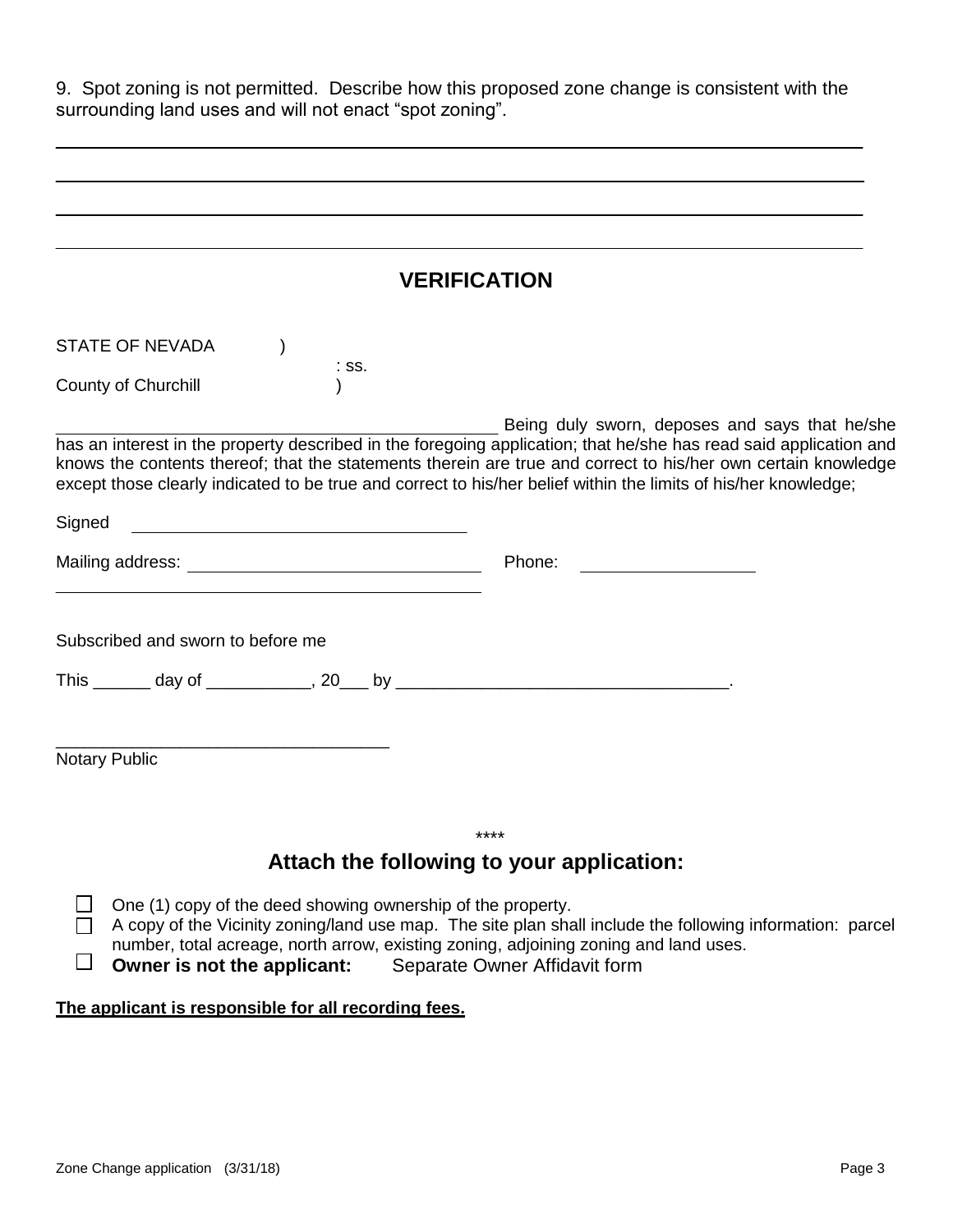## **Property Owner Affidavit**

| State of Nevada |       |
|-----------------|-------|
|                 | ∴ SS. |
| County of       |       |

\_\_\_\_\_, being duly sworn, depose and say that I am the owner/authorized owner of the property or properties involved in the foregoing application as listed below and that the foregoing statements and answers herein contained and the information herewith submitted are in all respects complete, true and correct to the best of my knowledge and belief. I understand that no assurance or guarantee can be given by members of Planning and Development. Further, I acknowledge that any material misrepresentation or omission made in the application or at a public hearing by the applicant or an agent of the applicant may constitute grounds for reexamination or revocation of the special use permit if granted.

Assessor Parcel Number(s): Printed Name Signed<br>
Signed<br>
Signed<br>
Signed<br>
Signed<br>
Signed<br>
Signed<br>
Signed<br>
Signed<br>
Signed<br>
Signed<br>
Signed<br>
Signed<br>
Signed<br>
Signed<br>
Signed<br>
Signed<br>
Signed<br>
Signed<br>
Signed<br>
Signed<br>
Signed<br>
Signed<br>
Signed<br>
Signed<br>
Signed<br>
Signed<br>
Signed Address Subscribed and sworn to before me This \_\_\_\_\_\_ day of\_\_\_\_\_\_\_\_\_\_\_\_\_\_\_\_\_, 20\_\_\_ by \_\_\_\_\_\_\_\_\_\_\_\_\_\_\_\_\_\_\_\_\_\_\_\_\_\_\_\_\_\_\_\_\_\_.

Notary Public

\_\_\_\_\_\_\_\_\_\_\_\_\_\_\_\_\_\_\_\_\_\_\_\_\_\_\_\_\_\_\_\_\_\_\_\_\_\_